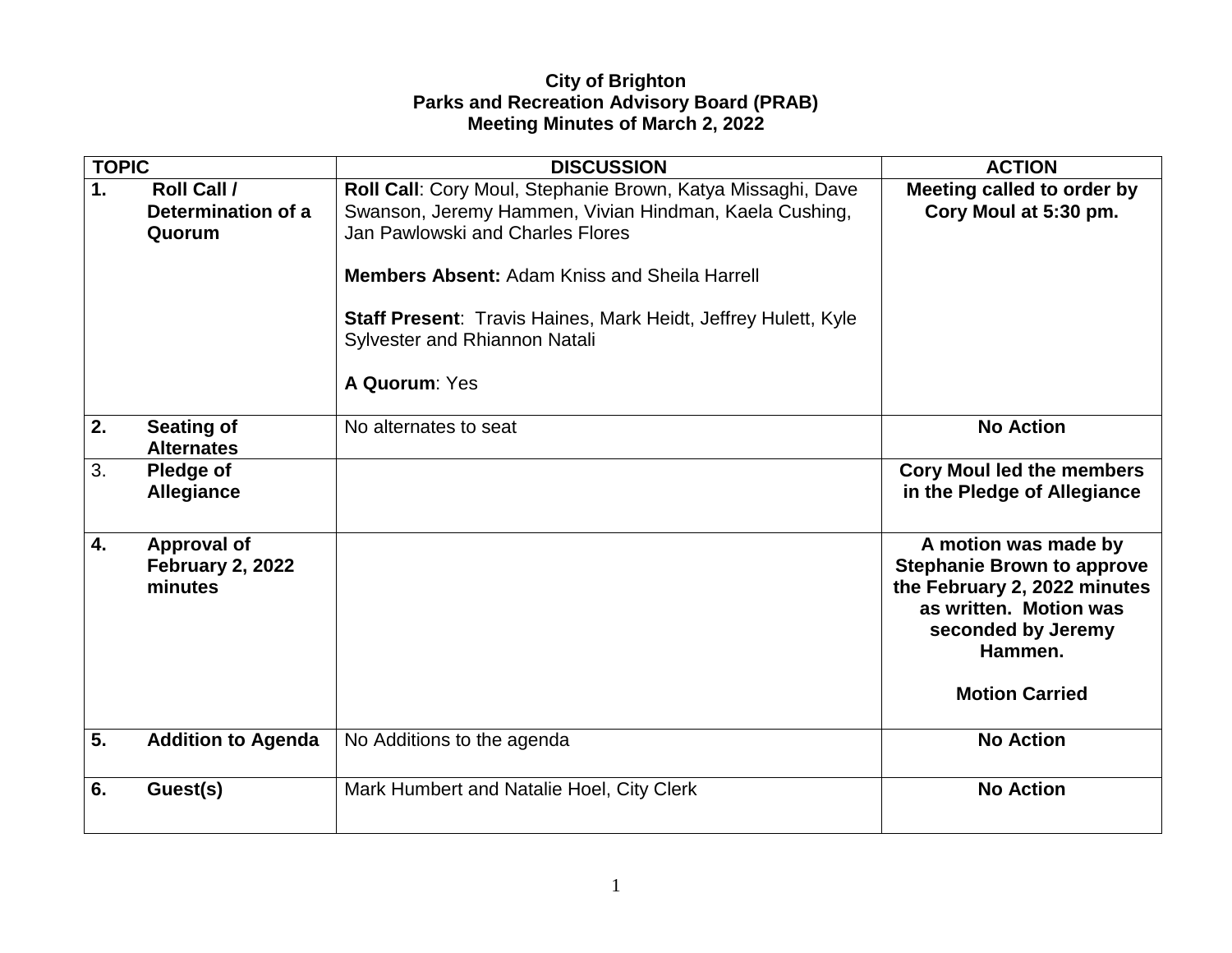| $\overline{7}$ . | <b>Swearing in Katya</b><br><b>Missaghi</b>                       | Natalie Hoel, City Clerk was in attendance to swear in Katya<br>Missaghi for her new term.                                                                                                                                                                    | <b>No Action</b>                                                                                                                                                                                    |
|------------------|-------------------------------------------------------------------|---------------------------------------------------------------------------------------------------------------------------------------------------------------------------------------------------------------------------------------------------------------|-----------------------------------------------------------------------------------------------------------------------------------------------------------------------------------------------------|
| 8.               | 2022 Capital<br><b>Projects/Budget</b>                            | Travis Haines presented the 2022 Capital Projects Budget. The<br>members followed along on the attachments that were included<br>in the agenda packet.                                                                                                        | <b>No Action</b>                                                                                                                                                                                    |
| 9.               | <b>Recreation Center</b><br><b>Presentation</b>                   | Liliana Trevino gave a presentation on the fitness programs.                                                                                                                                                                                                  | <b>No Action</b>                                                                                                                                                                                    |
| 10.              | <b>Report of Bike</b><br><b>Brighton Sub-</b><br><b>Committee</b> | Katya Missaghi reported:<br>Nothing to report, haven't had a meeting since<br>September 2021<br>Mark Humbert was interviewed for the vacant position on Bike<br>Brighton and a motion was made, seconded and approved to<br>appoint him to the sub-committee. | Motion was made by<br><b>Stephanie Brown to appoint</b><br><b>Mark Humbert to the Bike</b><br><b>Brighton Sub-committee.</b><br>Motion was seconded by<br>Katya Missaghi.<br><b>Motion Carried.</b> |
| 11.              | <b>Report of District</b><br><b>Plan Commission</b>               | Kyle Sylvester reported:<br>• Christine Dowling is the new Chairperson<br>• Michelle Seubert is the new Vice Chairperson<br>• Jennifer Tucker is the Agriculture District Coordinator<br>working out of Adams County.                                         | <b>No Action</b>                                                                                                                                                                                    |
| 12.              | <b>Tree Board</b>                                                 | Kyle Sylvester reported:<br>• Arbor Day Poster Contest for local 5th graders.<br>Members will be voting on the posters after the April<br>meeting.<br>• Tree Program update<br><b>Arbor Day Events</b>                                                        | <b>No Action</b>                                                                                                                                                                                    |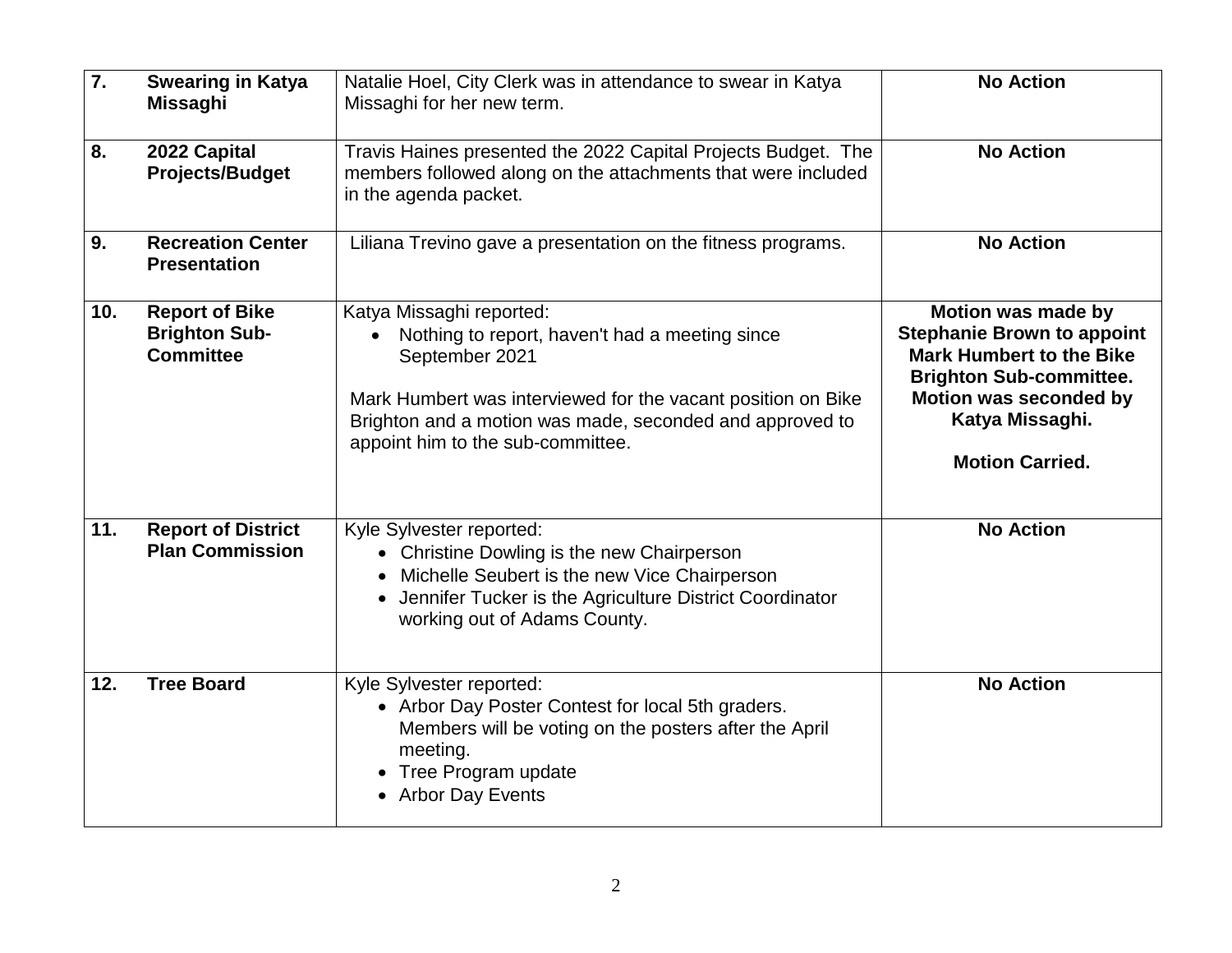| 13. | <b>Cemetery</b> | Rhiannon Natali reported:<br>• Memorial Parkway plaques ordered for Bill Wallace<br>Cemetery cleanup has begun<br>Will be placing sod on graves                                                                                                                                                                                                                                                                                                                                                                                                                                                                                                                                                                                                                                                                                                                                                          | <b>No Action</b> |
|-----|-----------------|----------------------------------------------------------------------------------------------------------------------------------------------------------------------------------------------------------------------------------------------------------------------------------------------------------------------------------------------------------------------------------------------------------------------------------------------------------------------------------------------------------------------------------------------------------------------------------------------------------------------------------------------------------------------------------------------------------------------------------------------------------------------------------------------------------------------------------------------------------------------------------------------------------|------------------|
| 14. | <b>Reports</b>  | <b>School Board Representative:</b><br><b>Charles Flores:</b><br>Getting ready for spring<br>Irrigation projects<br>Spring sports starting soon<br>Filling open positions<br><b>Youth Representatives:</b><br>Working on SPEAK<br>• Youth members going to NLC<br>Staff:<br><b>Jeffrey Hulett</b><br>• Attendance at the recreation center has picked up since<br>the mask mandate ended<br>Have some staffing issues, mostly with lifeguards<br>Egg Dash coming up April 9th<br>Summer Job Fair - March 14th<br>Funshine is coming back after being gone for 2 years<br>due to the pandemic<br><b>Mark Heidt:</b><br><b>Grant updates</b><br><b>Full Moon Bike Rides</b><br>First Full Moon Bike Ride is called "The Sunshine Ride"<br>and it's on April 23rd<br>Colorado Front Range Trail dedication on April 23rd<br>Change of starting point for Full Moon Bike Rides, it'll<br>now be at City Hall | <b>No Action</b> |